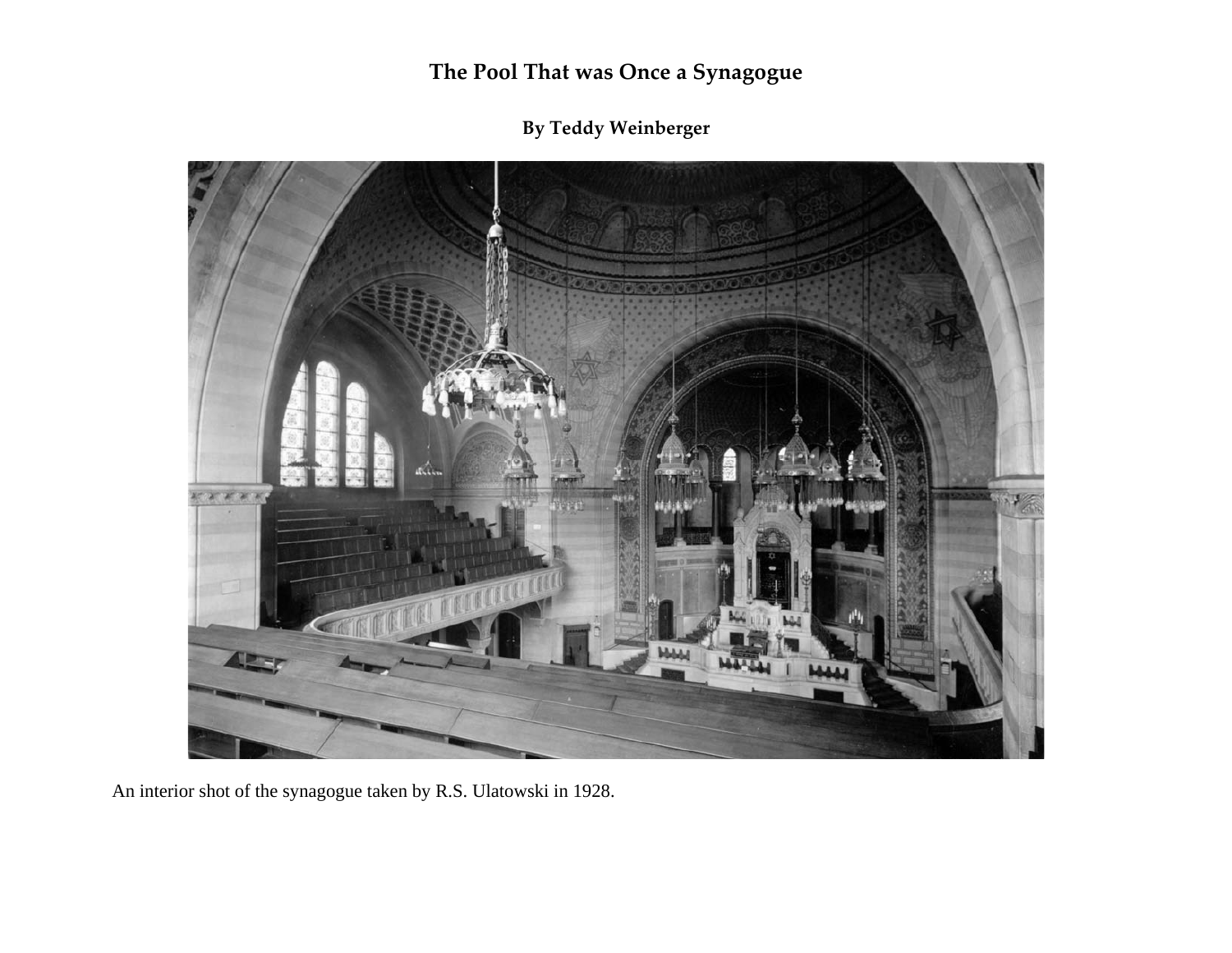## **By Teddy Weinberger**



An interior shot taken by Krzysztof Kwiatkowski in 2006.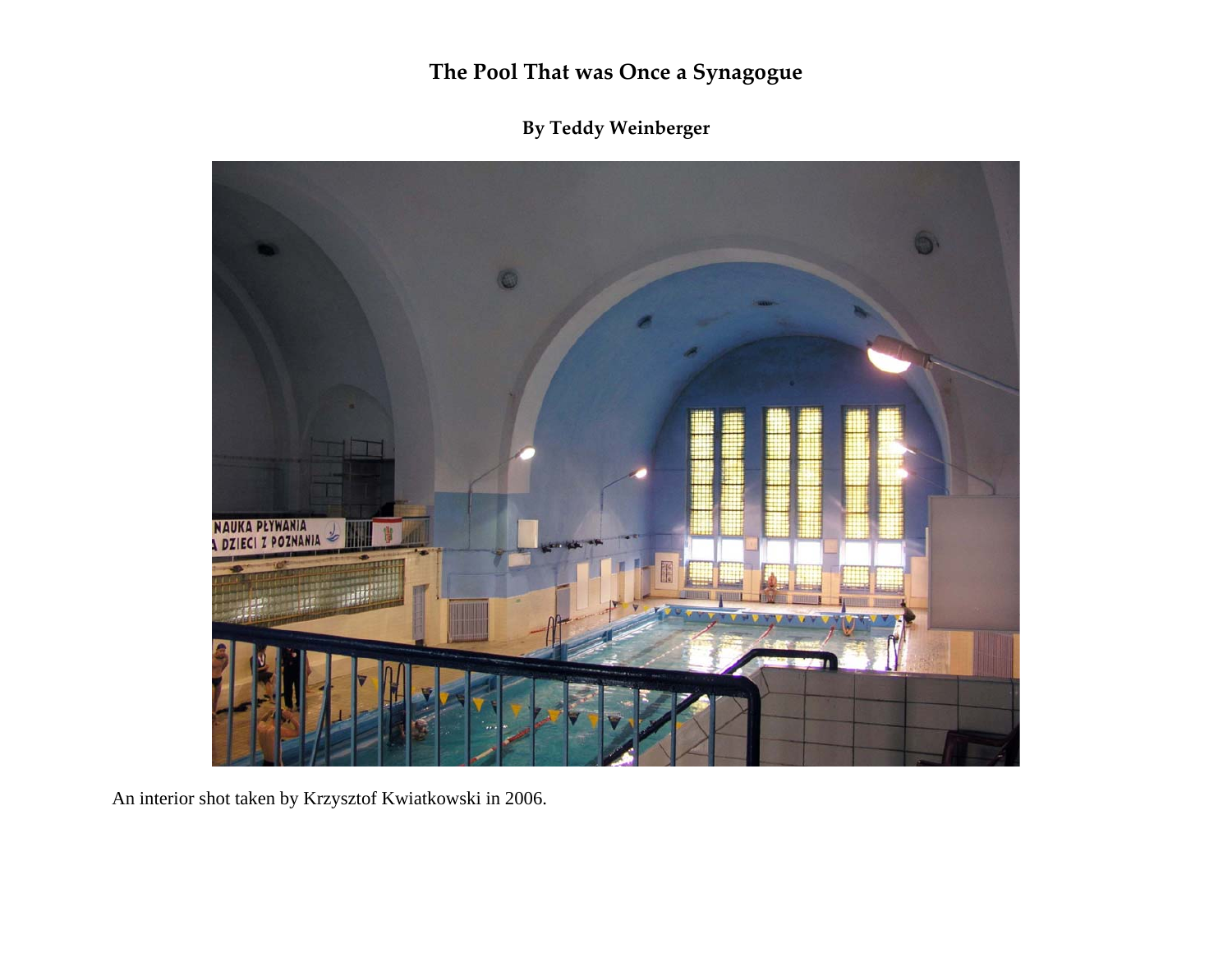#### **By Teddy Weinberger**

How do you turn a synagogue into a swimming pool? I had heard that there was a synagogue in Poznan, Poland that had been turned into a swimming pool by the Nazis, but I just couldn't envision it. When I recently traveled to Poland to watch my daughter Rebecca compete for Israel in the European Under-20 basketball championships, I was able to see for myself.

The Polish Embassy in Israel put me in touch with Alicja Kobus, head of the Poznan Jewish community (she is also in her second term as Deputy Chairwoman of the Municipal Council in the nearby town of Murowana Goslina). Alicja met me at Poznan's international airport, accompanied by Janusz Rajewski, managing director of the city of Poznan's Sports and Recreation Centers and his wife. What was Poznan's sports director doing accompanying a visitor from Israel on a tour of Jewish Poznan? It turns out that the pool that was once a synagogue is still in operation, and thus it fell under Janusz's jurisdiction. Six years ago the municipality transferred ownership of the pool to the Warsaw-based Union of Jewish Confessional Communities (of which the Jewish community of Poznan is a member). Since then, the Jewish community has been operating the pool. The goal of Alicja is to remove the pool and to turn the building into a center for Jewish culture and for inter-religious dialogue. It is a mark of her charisma that a man who might have been an antagonist became not only a friend but an active supporter of her cause. As Janusz says, "It is not possible not to help Alicja."

The building that housed Poznan's synagogue is still very imposing, despite the fact that it originally had an exquisite cupola that was lopped off by the Nazis. A plaque to the right of the entrance says: "This building, erected in 1907, was a synagogue and was used as a house of worship until 1939." I walked inside, and as I climbed the stairs I still didn't know what to expect. And then I was in the space that was once the synagogue. Wow! It was like being in a modern art installation whose purpose is to de-center and destabilize the viewer. There before me was a serene swimming pool (closed for the summer), but everywhere I turned the building said "synagogue." To my left and to my right were the areas designated for the women's sections, at the other end of the pool was a wall covered with small windows that evoked what must have been the area of the Torah Ark, and above me was all this magnificent space that was originally designed to take Jewish prayers heavenward. Alicja kept saying to me "isn't this tragic," but actually it was hard not to give in to the comic because of the incredible juxtaposition before me. I had to consciously think about the circumstances that led to the synagogue's becoming a pool before I could feel what Alicja felt.

It struck me that not every child who uses this swimming pool would be overjoyed to replace it with an inter-religious dialogue center. In a city with almost no halachic Jews (including Alicja, whose father was a survivor), is there a need for a restored multipurpose synagogue building at the expense of a municipal pool? I brought this point up with Kacper Klewenhagen, a young man in his mid twenties who manages the pool. Kacper says that some kids would certainly be upset at the loss of their pool because